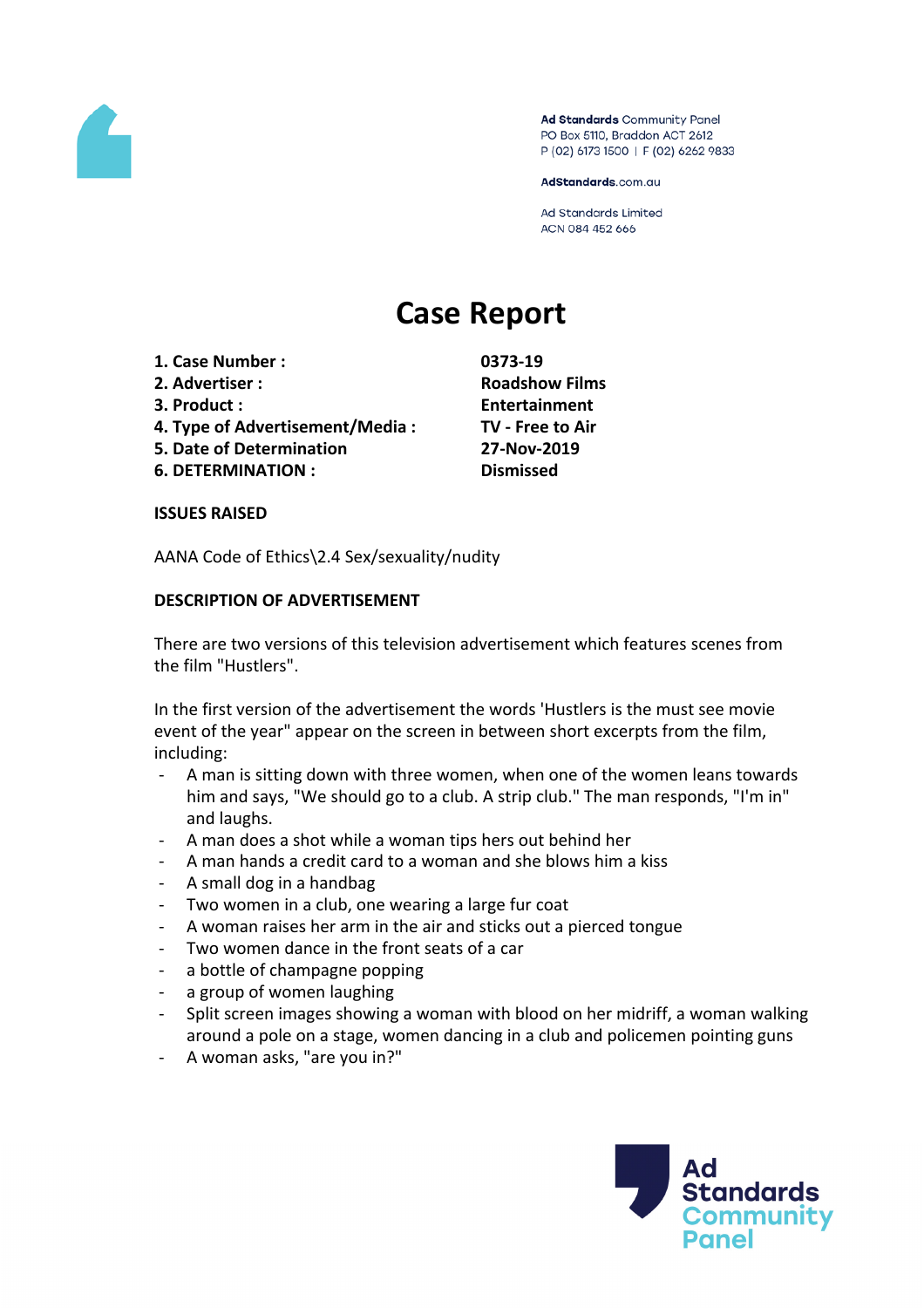

In the second version of the advertisement short reviews from various media outlets appear throughout the advertisement alongside short excerpts from the film, including:

- A man is sitting down with three women, when one of the women leans towards him and says, "We should go to a club. A strip club." The man responds, "I'm in" and laughs.
- A man does a shot while a woman tips hers out behind her
- A man hands a credit card to a woman and she blows him a kiss
- Two women sit facing each other bobbing up and down. One woman is holding a dog while the other pats it on the bottom
- Two women in a club, one wearing a large fur coat
- A woman raises her arm in the air and sticks out a pierced tongue
- Two women dance in the front seats of a car
- a bottle of champagne popping
- a group of women laughing
- Split screen images showing women dancing in a club and policemen pointing guns
- A woman asks, "are you in?"

## **THE COMPLAINT**

A sample of comments which the complainant/s made regarding this advertisement included the following:

*Sexual references through a family time slot.*

*For a family show the masked singer having the advertisement for the Hustler is inappropriate when they are MA15+ movies*

## **THE ADVERTISER'S RESPONSE**

Comments which the advertiser made in response to the complainant/s regarding this advertisement include the following:

*Advertiser did not provide a response.*

## **THE DETERMINATION**

The Ad Standards Community Panel (the Panel) considered whether this advertisement breaches Section 2 of the AANA Code of Ethics (the Code).

The Panel noted the complainant's concerns that the advertisement contains sexual references in a family timeslot.

The Panel viewed the advertisement and noted the advertiser did not provide a response.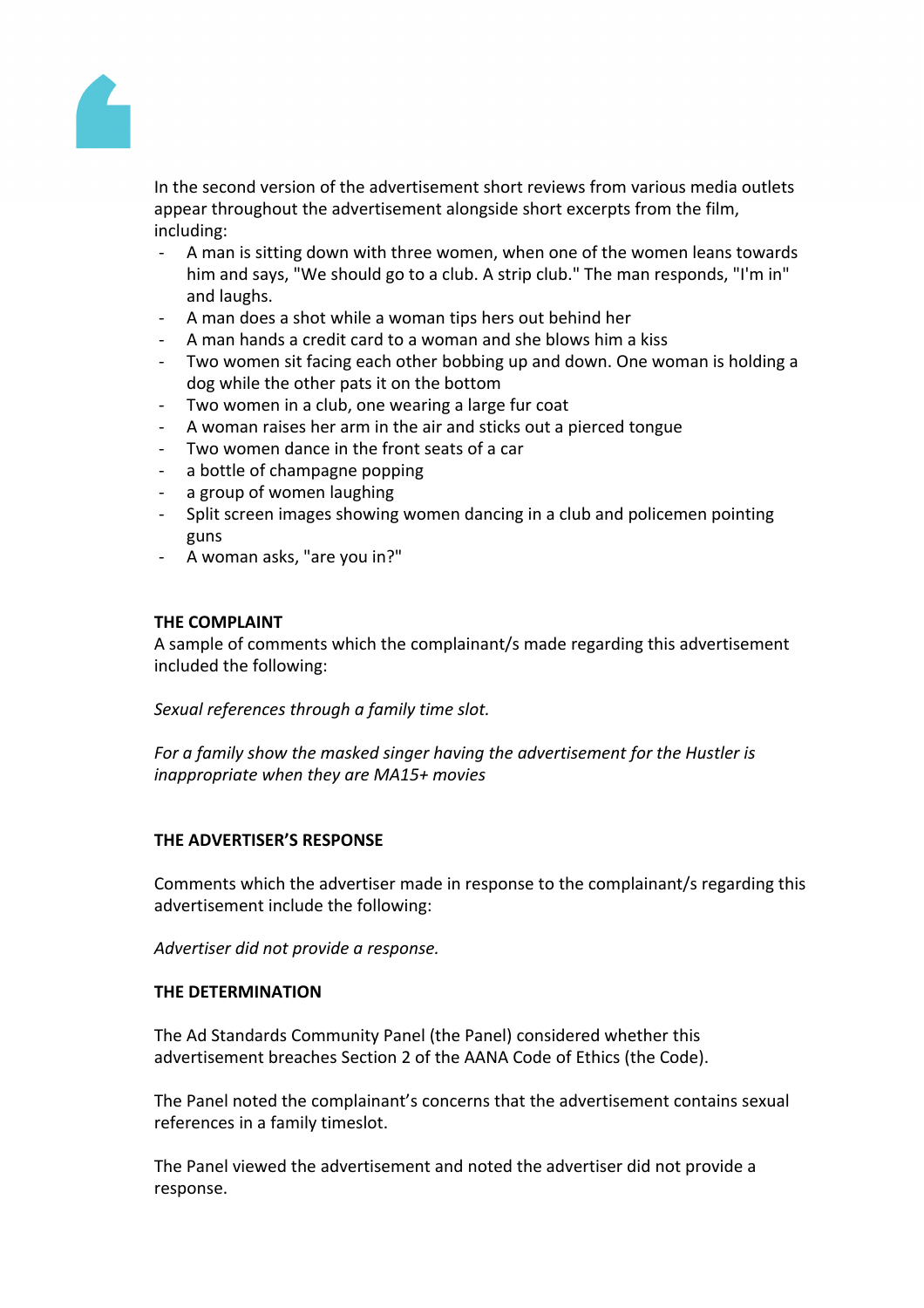

The Panel considered whether the advertisement was in breach of Section 2.4 of the Code. Section 2.4 of the Code states: "Advertising or Marketing Communications shall treat sex, sexuality and nudity with sensitivity to the relevant audience".

The Panel considered whether the advertisement contained sex, sexuality or nudity.

The Panel considered whether the advertisement contained sex. The Panel noted the dictionary definition of sex most relevant to this section of the Code of Ethics is 'sexual intercourse; sexually stimulating or suggestive behaviour.' (Macquarie Dictionary 2006).

The Panel considered that both versions of the advertisement contained a reference to a strip club, however this in itself is not a depiction of sex.

The Panel considered whether the advertisement depicted sexuality.

The Panel noted the definition of sexuality includes 'sexual character, the physical fact of being either male or female; the state or fact of being heterosexual, homosexual or bisexual; sexual preference or orientation; one's capacity to experience and express sexual desire; the recognition or emphasising of sexual matters.' The Panel noted that for the application of the term in the Code, the use of male or female actors in an advertisement is not of itself a depiction of sexuality.

The Panel considered that both versions of the advertisement feature a woman inviting a man to a strip club and that this could be seen as a recognition of sexual matters. The Panel also noted the scene in both advertisements where the man gives his credit card to a woman and she kisses the air near his face and considered that this could also be interpreted as an expression of sexual desire. The Panel considered that the advertisement depicted sexuality.

The Panel considered whether the advertisement contained nudity and noted that the dictionary definition of nudity includes 'something nude or naked', and that nude and naked are defined to be 'unclothed and includes something 'without clothing or covering'. The Panel considered that the Code is intended for the Panel to consider the concept of nudity, and that partial nudity is factor when considering whether an advertisement treats nudity with sensitivity to the relevant audience.

The Panel considered that in both versions of the advertisement there was nobody depicted as nude or naked. The Panel noted that the first version of the advertisement featured a woman walking around a pole in a club, however considered that the woman appeared to be wearing a dress and was not naked. The Panel considered that the advertisement did not include nudity.

The Panel considered whether the advertisement treated the issue of sexuality with sensitivity to the relevant audience.